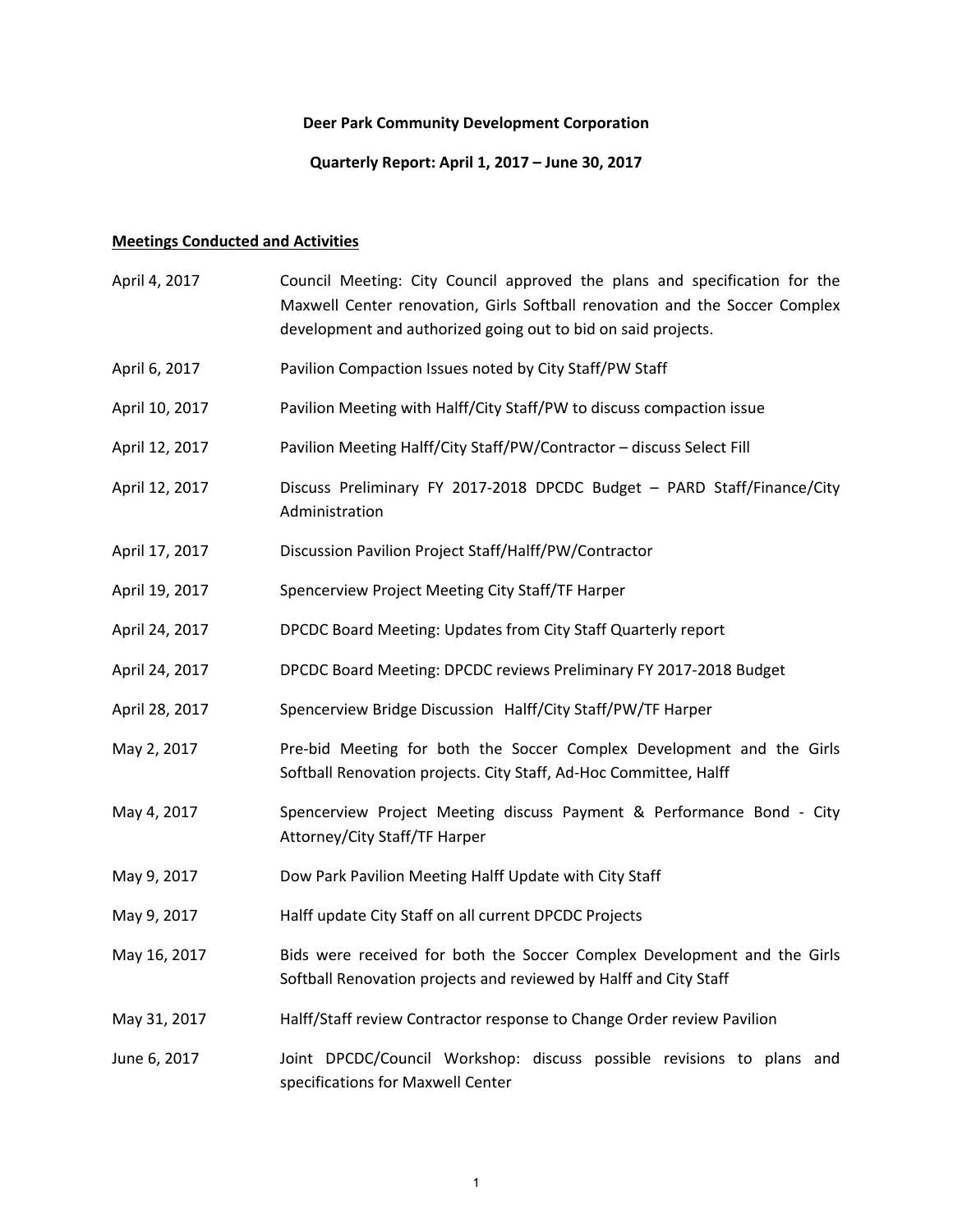| June 6, 2017  | Joint DPCDC/Council Workshop: discuss Change Order #1 to Pavilion Project                                                      |
|---------------|--------------------------------------------------------------------------------------------------------------------------------|
| June 6, 2017  | Joint DPCDC/Council Workshop: discuss bids received for Youth Sports Complex<br>Projects (Girls' Softball and Soccer)          |
| June 6, 2017  | Special DPCDC Meeting: recommend plans and specifications for the Maxwell<br>Center not be changed                             |
| June 6, 2017  | Special DPCDC Meeting: recommend approval of Change Order #1 on Pavilion<br>Project                                            |
| June 6, 2017  | Special DPCDC Meeting: recommended bids received for Youth Sports Complex<br>Projects (Girls' Softball and Soccer) be rejected |
| June 6, 2017  | Council Meeting: rejected bids for Sports Fields Girls Softball and Soccer                                                     |
| June 6, 2017  | Council Meeting: not to change plans and specifications for Maxwell Center                                                     |
| June 6, 2017  | Council Meeting: Approval of Pavilion Change Order #1 (\$68,000)                                                               |
| June 8, 2017  | Softball<br>Discussion<br>re: Girls'<br>bid/cost with representatives of<br>Girls<br>Softball/Halff/CDC Member/City Staff/PW   |
| June 8, 2017  | Discussion with Soccer representatives re: Soccer Complex Bid with Halff/City<br>Staff/PW                                      |
| June 14, 2017 | Halff Conference Call Update Girls Softball/Soccer and Maxwell Center with City<br><b>Staff</b>                                |
| June 16, 2017 | Pavilion Meeting with Contractor to discuss further issues with change order<br>cost. Contractor/Halff/City Staff/PW           |
| June 21, 2017 | Spencerview Bridge Project meeting - PW/Halff/City Staff/TF Harper                                                             |
| June 26, 2017 | Joint Council/DPCC Special Meeting: Approved revised Change Order #1 (new<br>total CO amount \$80,484.60)                      |

# **Financial**

# **Debt Issued To‐Date**

- \$9,450,000 Certificates of Obligation, Series 2016 issued February 16, 2016 through a private placement to Wells Fargo Bank via a competitive bidding process
- $\bullet$  \$2,700,000 Certificates of Obligation, Series 2017 issued February 14, 2017 through a private placement to First National Bank Texas via a competitive bidding process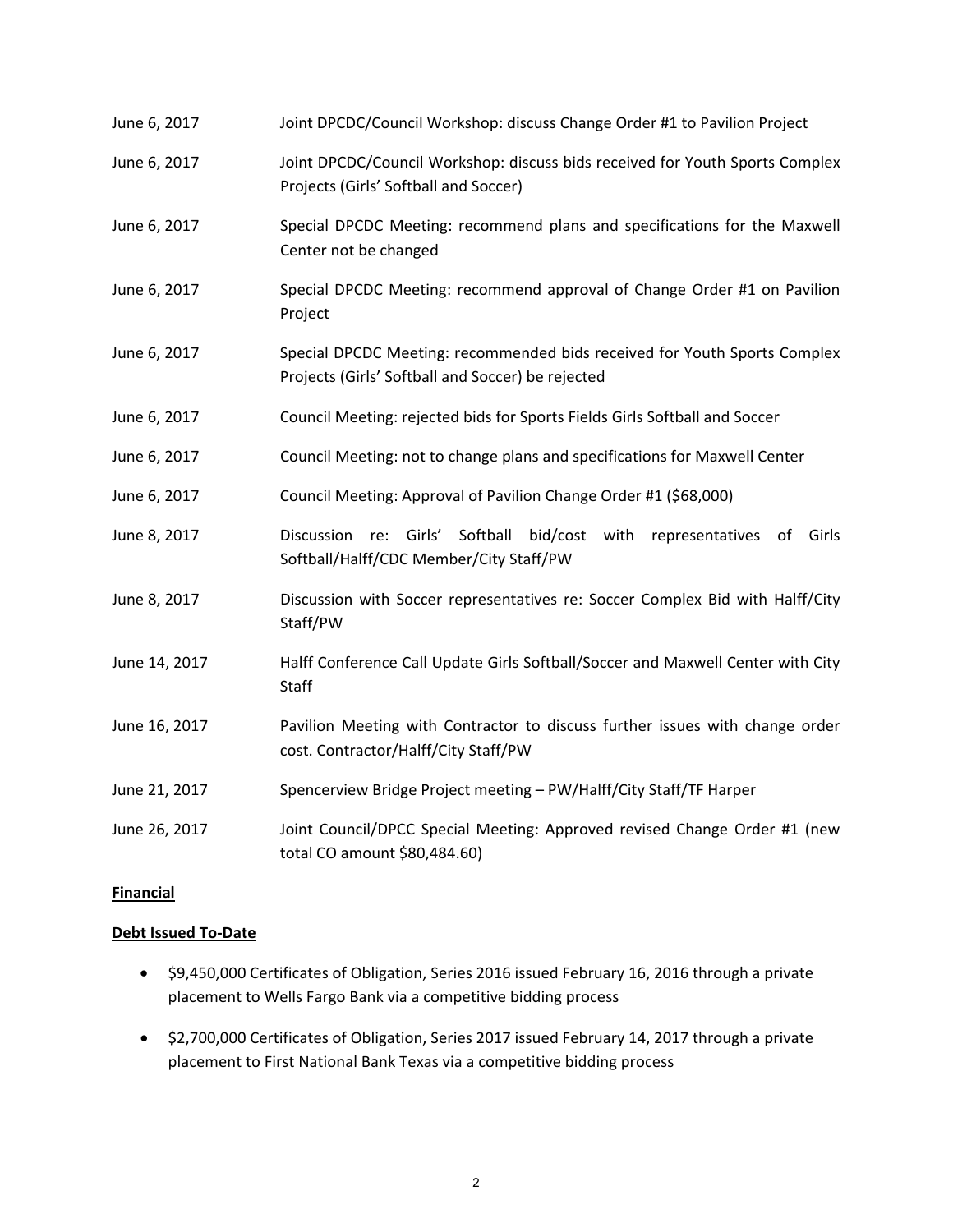• In an agreement between the City of Deer Park and the DPCDC, the City agreed to issue and sell certificates and the DPCDC agreed to make payments to the City in amounts sufficient to pay the principal of and interest on the certificates

#### **Deer Park Community Development Corporation (Fund 85)**

*This fund records the sales tax revenues, operating expenditures, including bond issuance costs, and debt service payments.*

#### **Revenues:**

• Sales & Use Tax Revenues:

 $1Q(12/31/16) = $260,601.69$ 2Q (03/31/17) = \$792,315.59 3Q (06/30/17) = \$821,343.15

*Total Fiscal YTD = \$1,874,260.43*

• Investment Revenue:

1Q (12/31/16) = \$311.91  $2Q(03/31/17) = $298.61$  $3Q(06/30/17) = $191.58$ 

*Total Fiscal YTD = \$802.10*

*Total Fiscal YTD Revenues as of 06/30/17: \$1,875,062.53 (preliminary and unaudited)*

## **Expenditures:**

Audit Fee:

2Q (03/31/17) = \$2,000.00

*Total Fiscal YTD = \$2,000.00*

• Printing:

3Q (06/30/17) = \$1,325.00

*Total Fiscal YTD = \$1,325.00*

Operating Transfer – Debt Service:

2Q (03/31/17) = \$2,095,127.50

*Total Fiscal YTD = \$2,095,127.50*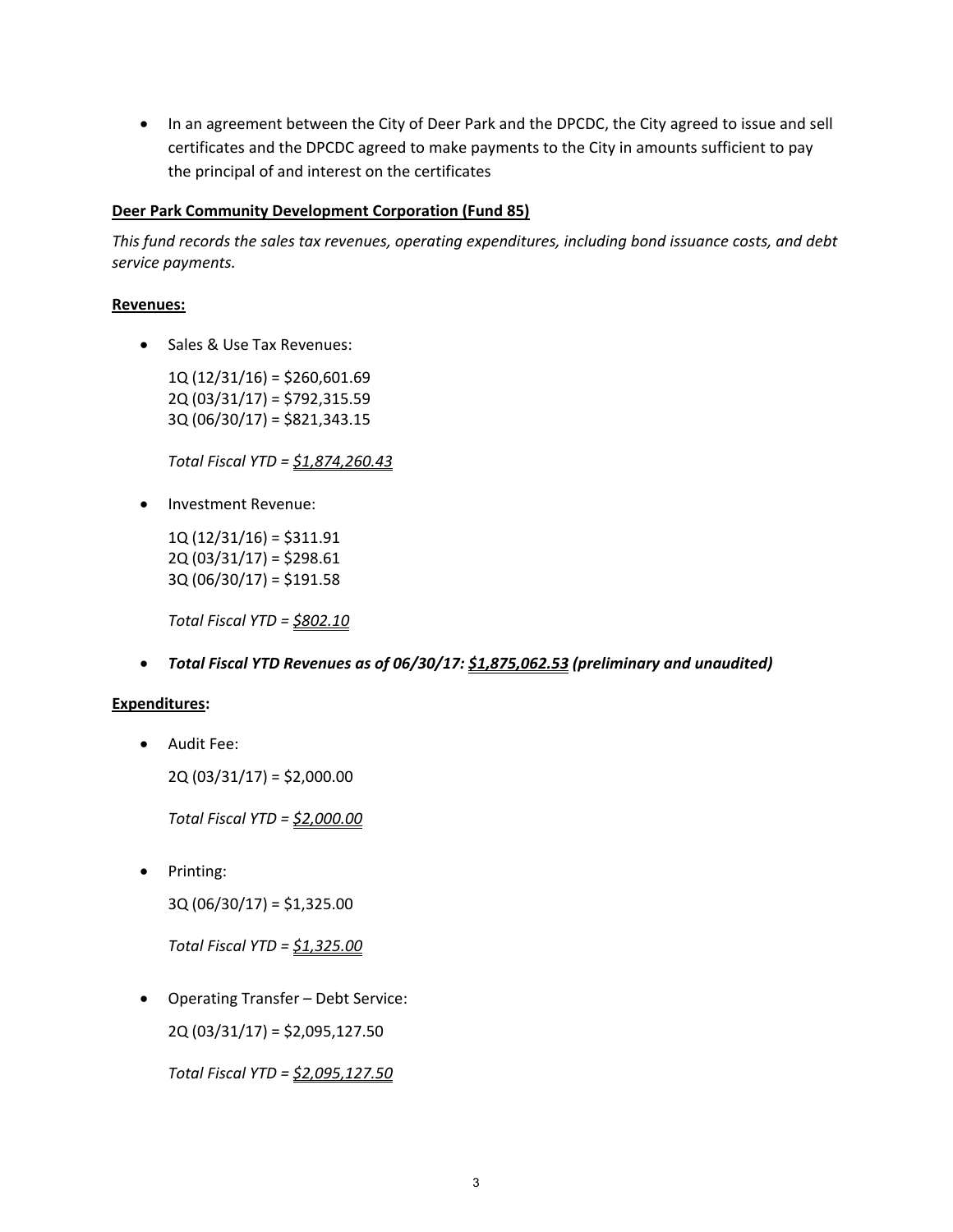Pay‐As‐You‐Go – Dow Park:

 $1Q(12/31/16) = $17,474.26$ 2Q (03/31/17) = \$231,968.00 3Q (06/30/17) = \$533,760.11

*Total Fiscal YTD = \$783,202.37*

Other Bond Related Fees (issuance of Series 2017):

2Q (03/31/17) = \$57,970.00

*Total Fiscal YTD = \$57,970.00*

*Total Fiscal YTD Expenditures as of 06/30/17: \$2,939,624.87 (preliminary and unaudited)*

# **Bond Fund – Certificates of Obligation (Fund 23)**

*This fund records the bond proceeds of the \$9,450,000 Series 2016 and the \$2,700,000 Series 2017 Certificates of Obligation and all capital project expenditures, including pay‐as‐you‐go funding.*

## **Revenues:**

Intergovernmental Revenue *(Pay‐As‐You‐Go Funding)*:

 1Q (12/31/16) = \$17,474.26 2Q (03/31/17) = \$231,968.00 3Q (06/30/17) = \$533,760.11

*Total Fiscal YTD = \$783,202.37*

Bond Sale Proceeds *(Series 2017 CO's):*

2Q (03/31/17) = \$2,700,000.00

*Total Fiscal YTD = \$2,700,000.00*

Investment Revenue:

1Q (12/31/16) = \$9,295.73 2Q (03/31/17) = \$14,672.97 3Q (06/30/17) = \$22,106.71

*Total Fiscal YTD = \$46,075.41*

*Total Fiscal YTD Revenues as of 06/30/17: \$3,529,277.78 (preliminary and unaudited)*

## **Expenditures:**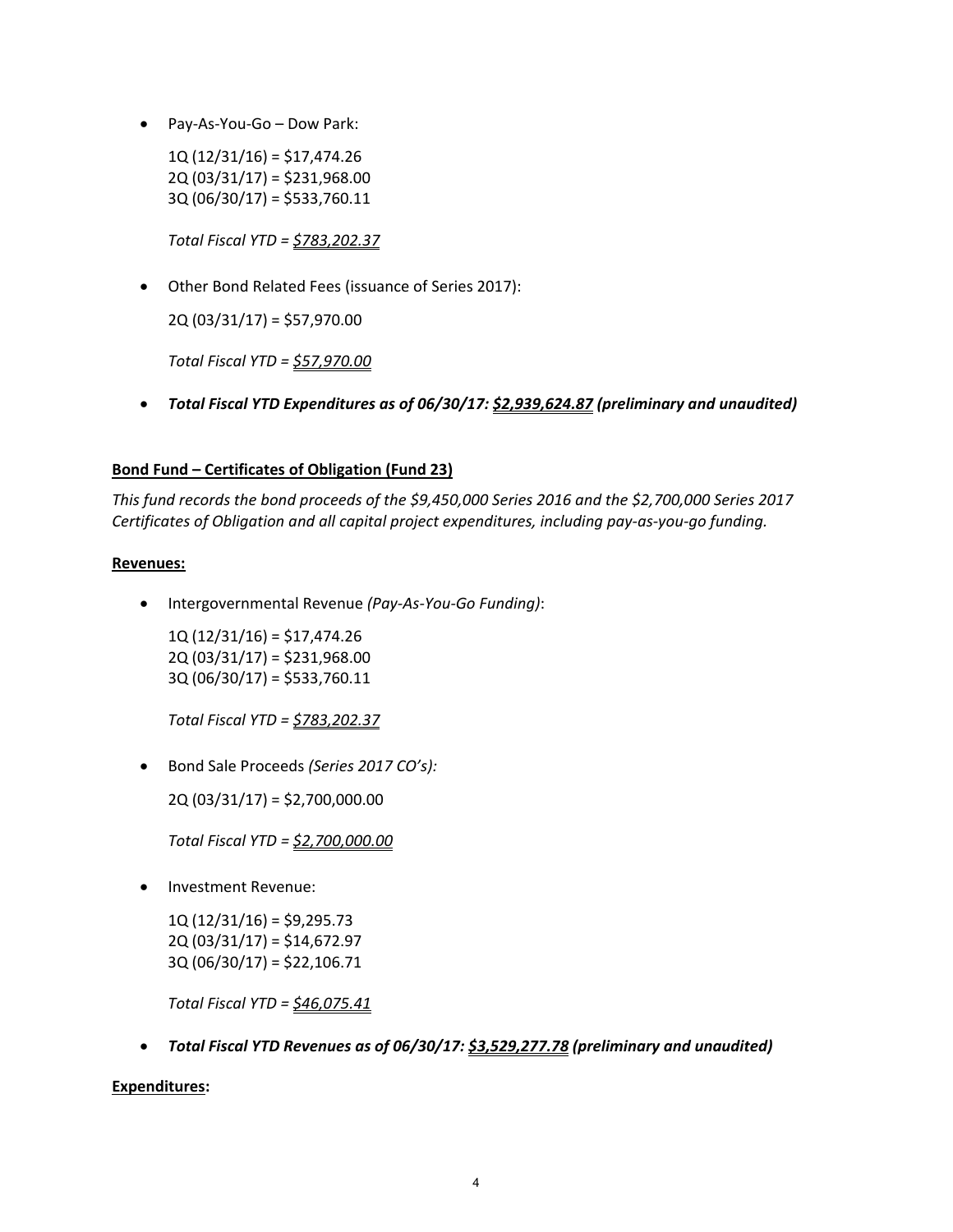- Buildings:
	- 1Q (12/31/16) = \$201,620.00
		- o Dow Park = \$201,620.00
	- 2Q (03/31/17) = \$203,208.00
		- o Dow Park = \$203,208.00
	- 3Q (06/30/17) = \$329,504.86
		- o Dow Park = \$329,504.86

*Total Fiscal YTD = \$734,332.86*

Improvements Other Than Buildings

2Q (03/31/17) = \$1,281,466.00

o DP Baseball = \$1,281,466.00

3Q (06/30/17) = \$848,172.00

o DP Baseball = \$848,172.00

*Total Fiscal YTD = \$2,129,638.00*

**•** Consulting Engineer Fee:

3Q (06/30/17) = \$1,047.25

o Dow Park = \$1,047.25

*Total Fiscal YTD = \$1,047.25*

Consulting Architect Fee

1Q (12/31/16) = \$113,883.58

- o Dow Park = \$24,785.06
- o Maxwell Center = \$12,033.00
- o Girls Softball = \$25,248.67
- o Soccer Fields = \$51,816.85

2Q (03/31/17) = \$265,787.90

- o Maxwell Center = \$113,979.02
- o Girls Softball = \$74,347.75
- $O$  DP Baseball = \$46.01
- o Soccer Fields = \$77,415.12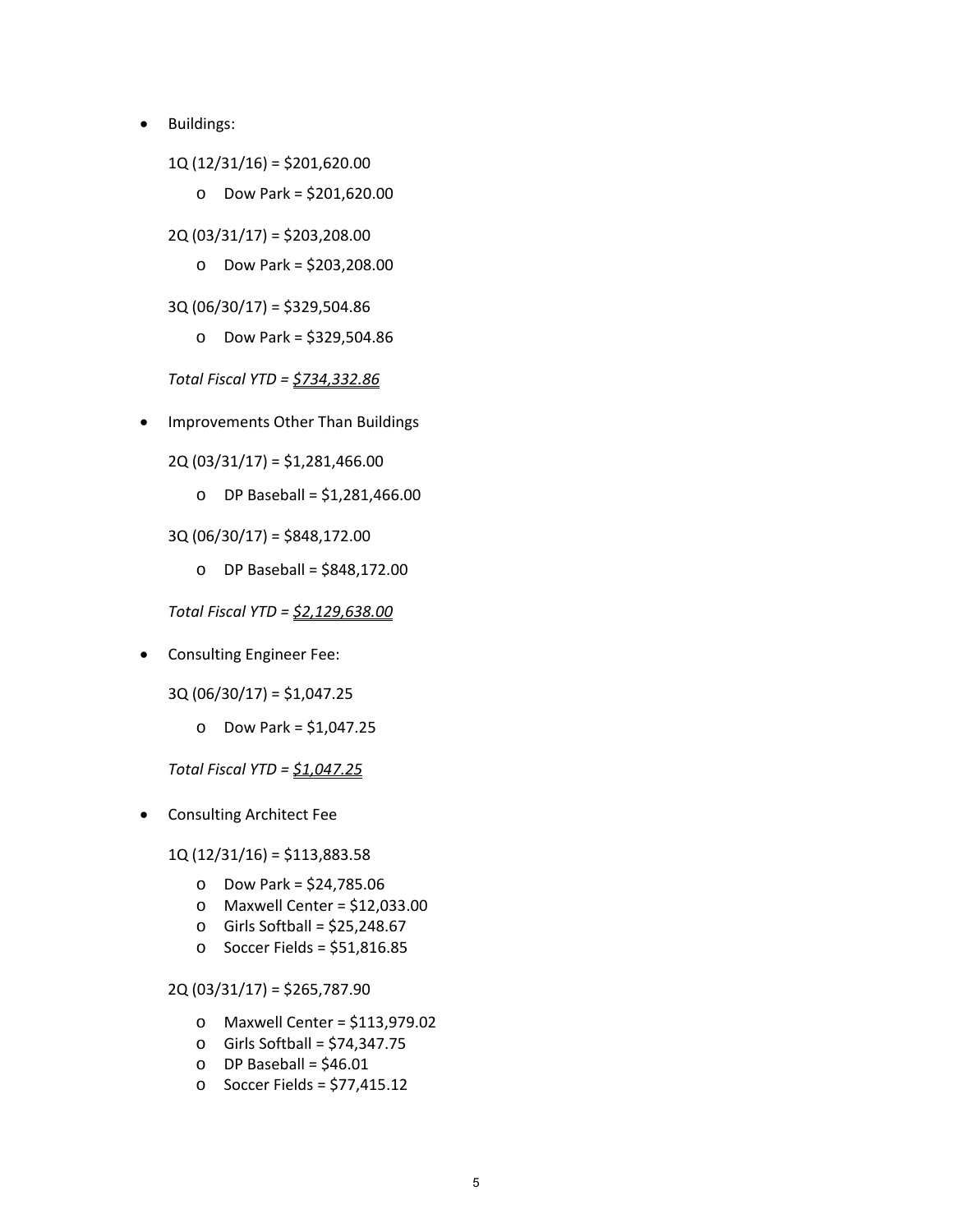3Q (06/30/17) = \$250,911.38

- o Dow Park = \$1,094.95
- o Maxwell Center = \$95,082.08
- o Girls Softball = \$76,799.33
- o DP Baseball = \$33,196.01
- o Soccer Fields = \$44,739.01

*Total Fiscal YTD = \$630,582.86*

# *Total Fiscal YTD Expenditures as of 06/30/17: \$3,495,600.97 (preliminary and unaudited)*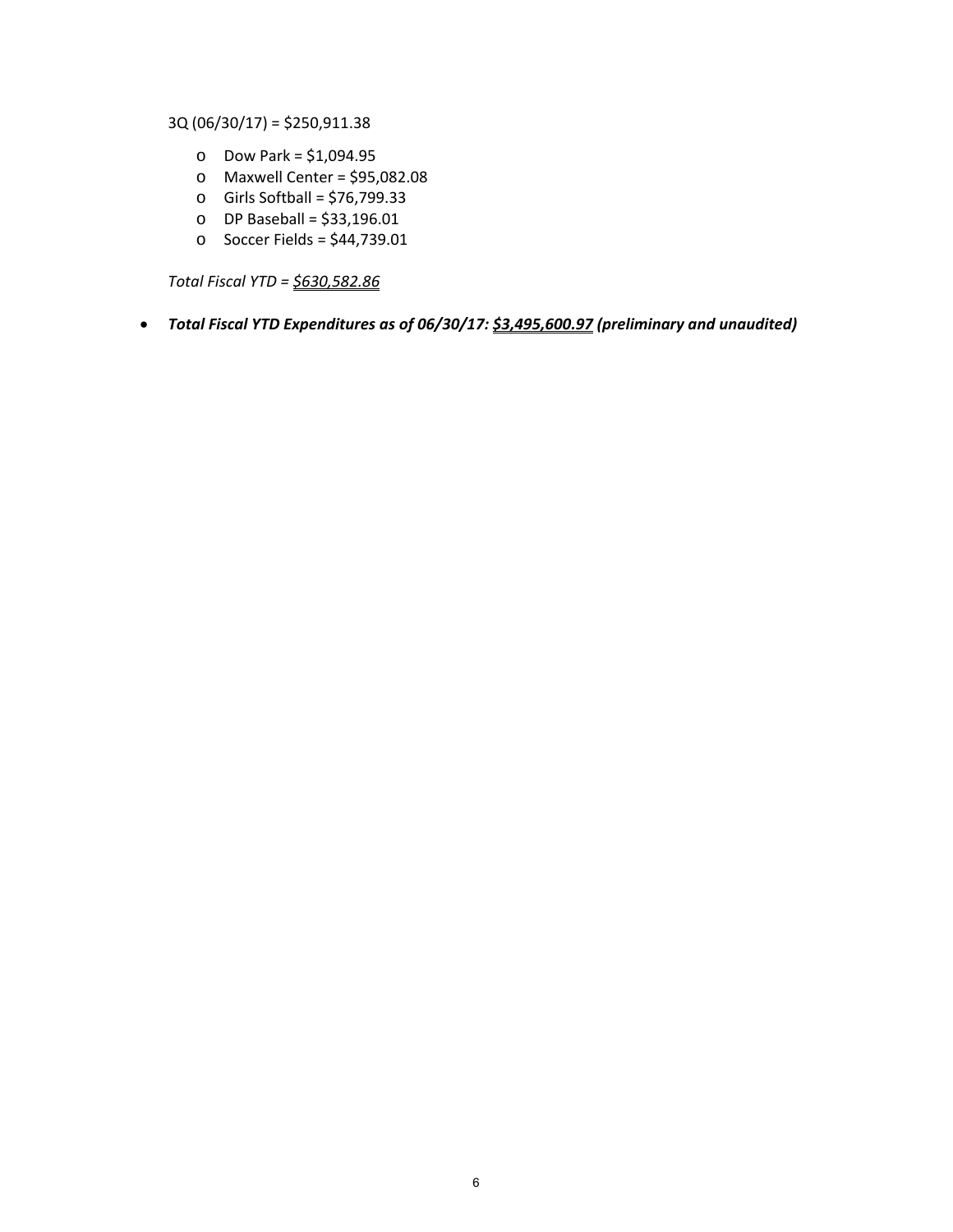## **Deer Park Community Development Corporation**

#### **Quarterly Report: January 1, 2017 – March 31, 2017**

#### **Meetings Conducted**

January 23, 2016 Regular Meeting. Board actions included the following:

- DPCDC reviewed the Design Development documents for the design of the Maxwell Adult Center and recommended approval to Council.
- DPCDC recommended approval of Task Order #7 with Halff for architectural services for the Hike and Bike Trails.

March 27, 2017 Special Meeting. Board actions included the following:

 DPCDC Recommended the plans and specification for the Maxwell Center renovation, Girls Softball renovation and the Soccer Complex development and recommend to City Council for going out to bid on said projects.

#### **Project Report**

January 5, 2017 Ad‐Hoc Committee reviewed the preliminary 30% Construction Design plans and budget for the Girls Softball project.

January 13, 2017 Design Development Meeting No. 3 with Architects and Ad-Hoc Committee for the design of the Maxwell Adult Center.

January 19, 2017 Ad‐Hoc Committee(s) and Engineering received the 30% Construction Documents (CD's) from the architects for both the Soccer Complex and for Girls Softball.

January 23, 2017 Pre‐Bid Meeting was conducted by Halff for the General Contractor for the Dow Park Pavilion project.

January 27, 2017 Ad‐Hoc Committee(s) and Engineering reviewed the 30% Construction Documents (CD's) from the architects for both the Soccer Complex and for Girls Softball.

February 7, 2017 Council reviewed and approved the Design Development documents for the design of the Maxwell Adult Center.

 Council approved Task Order # 7 with Halff for architectural services for the Hike and Bike Trails.

February 10, 2017 Ad‐Hoc Committee(s) and Engineering reviewed the 60% Construction Documents (CD's) from the architects for both the Soccer Complex and for Girls Softball.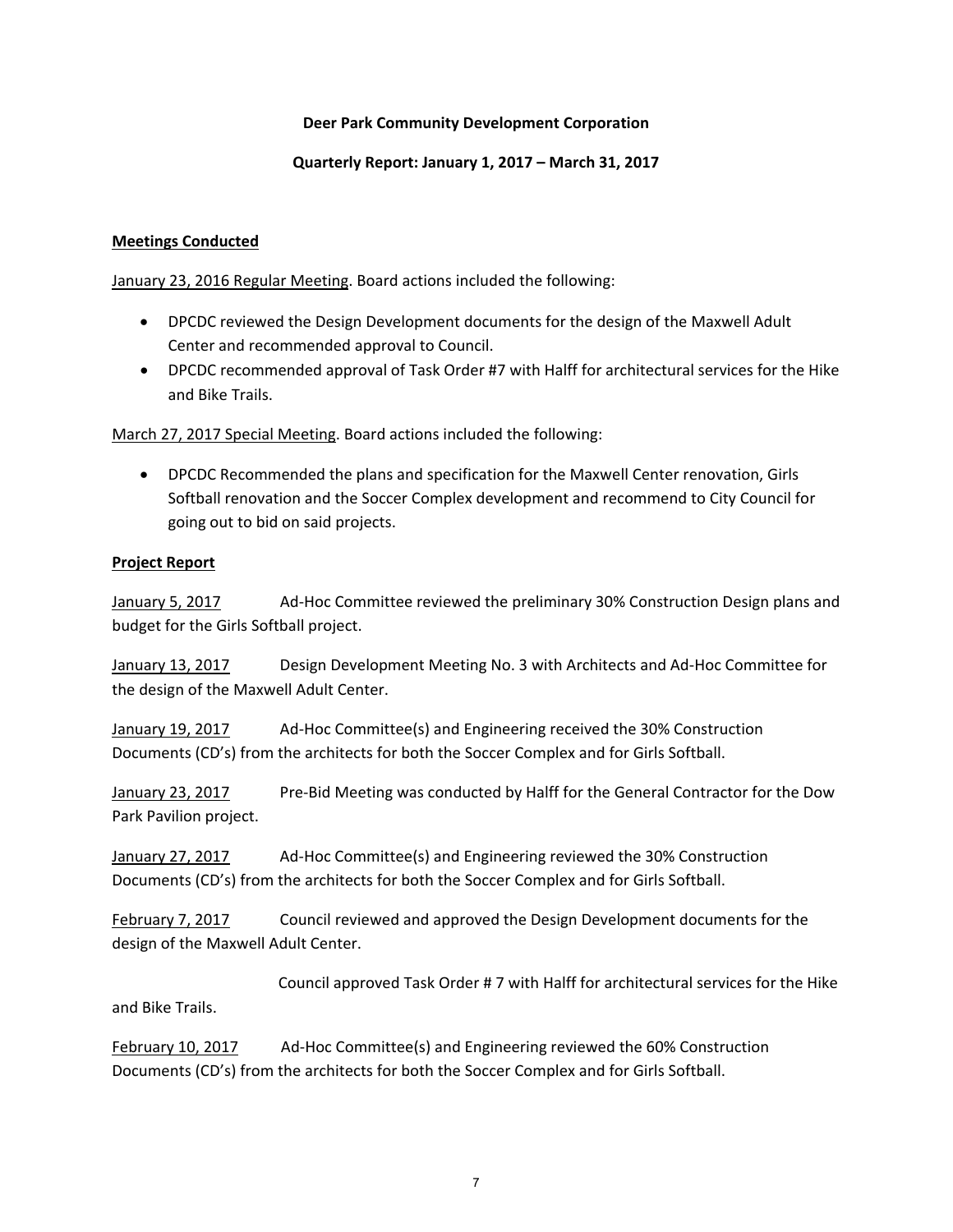February 14, 2017 Bids were received for the General Contractor for the Dow Park Pavilion project.

February 16, 2017 TF Harper held a Construction Meeting with the Ad-hoc Committee and Halff for the Spencerview Project.

Ad‐Hoc Committee met with BSW for a design meeting for the Maxwell Center.

February 21, 2017 Council awarded contract to South Pools as the General Contractor for the Dow Park Pavilion Project

February 24, 2017 Halff, Engineering and Parks Staff meet to review revised plans for both soccer and softball as it relates to city codes.

March 7, 2017 **Bre**-Construction Meeting with South Pools, the General Contractor for the Dow Park Pavilion Project with Architects and City Staff.

March 8, 2017 Ad‐Hoc Committee, BSW, Engineering, Building Official and Fire Marshall Offices met for the 50% Construction Plan review for the Maxwell Center.

March 9, 2017 Ad‐Hoc Committee(s) and Engineering reviewed the 90% Construction Documents (CD's) from the architects for both the Soccer Complex and for Girls Softball.

March 23, 2017 Staff met with T.F. Harper to go over Director transition.

## **Financial**

# **Debt Issued To‐Date**

- \$9,450,000 Certificates of Obligation, Series 2016 issued February 16, 2016 through a private placement to Wells Fargo Bank via a competitive bidding process
- \$2,700,000 Certificates of Obligation, Series 2017 issued February 14, 2017 through a private placement to First National Bank Texas via a competitive bidding process
- In an agreement between the City of Deer Park and the DPCDC, the City agreed to issue and sell certificates and the DPCDC agreed to make payments to the City in amounts sufficient to pay the principal of and interest on the certificates

# **Deer Park Community Development Corporation (Fund 85)**

*This fund records the sales tax revenues, operating expenditures, including bond issuance costs, and debt service payments.*

## **Revenues:**

- Sales & Use Tax Revenues:
	- 1Q (12/31/16) = \$260,601.69 2Q (03/31/17) = \$792,315.59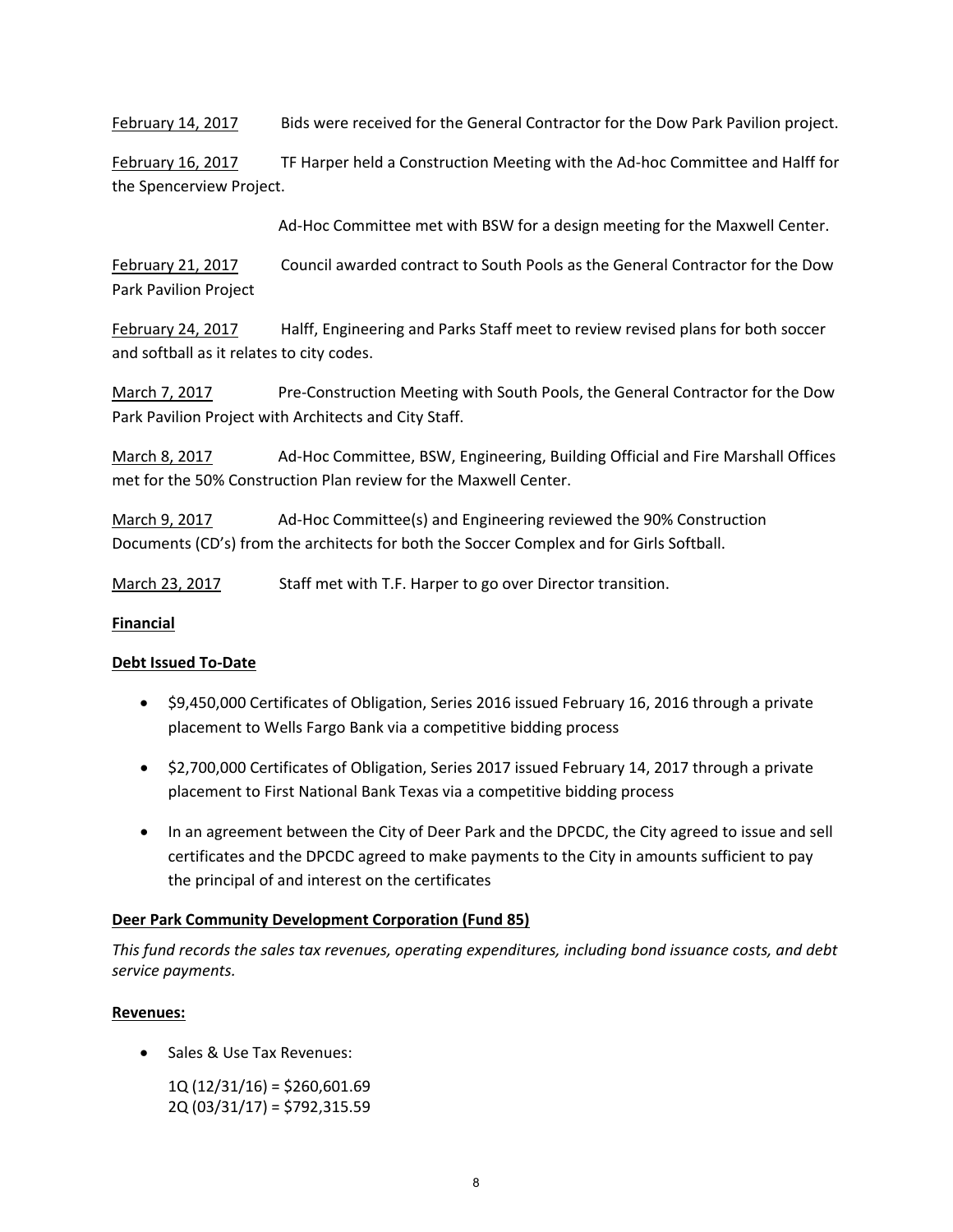*Total Fiscal YTD = \$1,052,917.28*

Investment Revenue:

1Q (12/31/15) = \$311.91 2Q (03/31/17) = \$298.61

*Total Fiscal YTD = \$610.52*

*Total Fiscal YTD Revenues as of 03/31/17: \$1,053,527.80 (preliminary and unaudited)*

#### **Expenditures:**

Audit Fee:

2Q (03/31/17) = \$2,000.00

*Total Fiscal YTD = \$2,000.00*

● Pay-As-You-Go – Dow Park:

1Q (12/31/16) = \$17,474.26

*Total Fiscal YTD = \$17,474.26*

Other Bond Related Fees (issuance of Series 2017):

2Q (03/31/17) = \$55,970.00

*Total Fiscal YTD = \$55,970.00*

*Total Fiscal YTD Expenditures as of 03/31/17: \$75,444.26 (preliminary and unaudited)*

## **Bond Fund – Certificates of Obligation (Fund 23)**

*This fund records the bond proceeds of the \$9,450,000 Series 2016 and the \$2,700,000 Series 2017 Certificates of Obligation and all capital project expenditures, including pay‐as‐you‐go funding.*

## **Revenues:**

Intergovernmental Revenue *(Pay‐As‐You‐Go Funding)*:

 1Q (12/31/16) = \$17,474.26  $2Q(03/31/17) = $0.00$ 

*Total Fiscal YTD = \$17,474.26*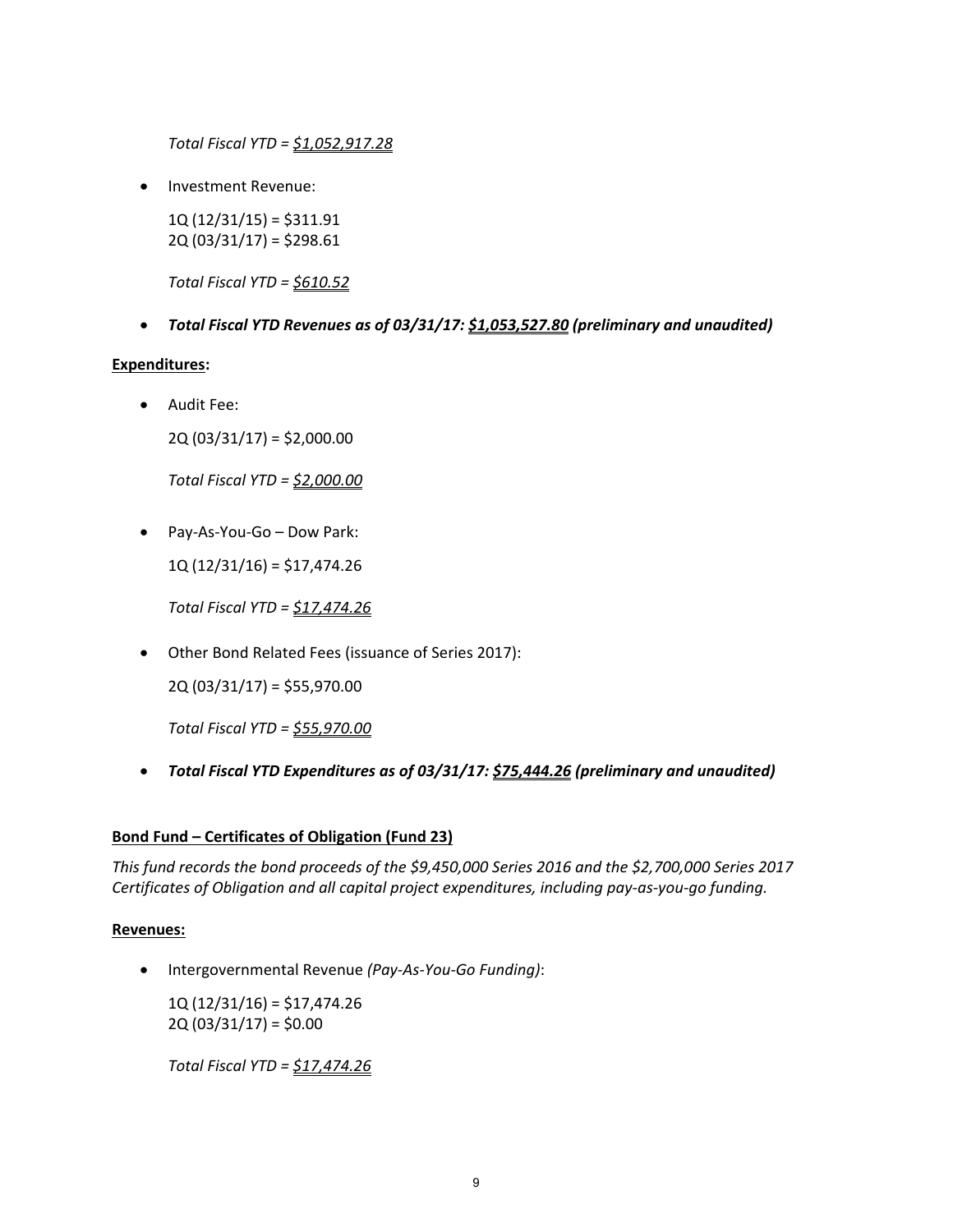• Investment Revenue:

 $1Q(12/31/16) = $9,295.73$ 2Q (03/31/17) = \$14,672.97

*Total Fiscal YTD = \$23,968.70*

*Total Fiscal YTD Revenues as of 03/31/17: \$41,442.96 (preliminary and unaudited)*

#### **Expenditures:**

• Buildings:

1Q (12/31/16) = \$201,620.00

o Dow Park = \$201,620.00

2Q (03/31/17) = \$203,208.00

o Dow Park = \$203,208.00

*Total Fiscal YTD = \$404,828.00*

• Improvements Other Than Buildings

2Q (03/31/17) = \$1,236,230.60

o DP Baseball = \$1,236,230.60

*Total Fiscal YTD = \$1,236,230.60*

Consulting Architect Fee

1Q (12/31/16) = \$113,883.58

- o Dow Park = \$24,785.06
- o Maxwell Center = \$12,033.00
- $\circ$  Girls Softball = \$25,248.67
- o Soccer Fields = \$51,816.85

2Q (03/31/17) = \$265,787.90

- o Maxwell Center = \$113,979.02
- o Girls Softball = \$74,347.75
- $O$  DP Baseball = \$46.01
- o Soccer Fields = \$77,415.12

*Total Fiscal YTD = \$379,671.48*

## *Total Fiscal YTD Expenditures as of 03/31/17: \$2,020,730.08 (preliminary and unaudited)*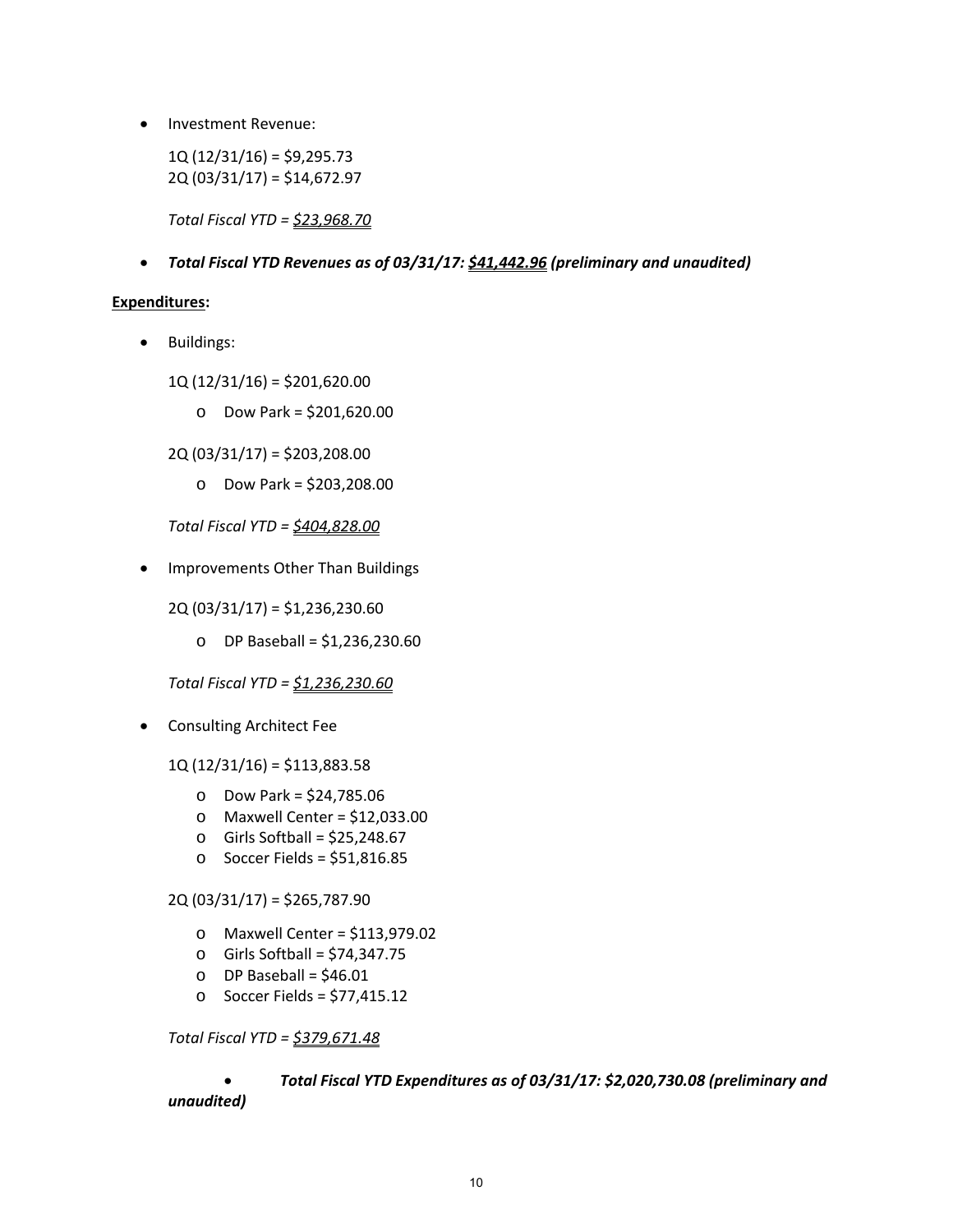## **Deer Park Community Development Corporation**

# **Quarterly Report: October 1, 2016 – December 31, 2016**

# **Meetings Conducted**

October 17, 2016 Ad‐Hoc Committee approved concept for the Girls Softball Complex.

October 24, 2016 Regular Board Meeting. Board actions included the following:

- Conducted the election of officers. The officers elected were:
	- o President T.J. Haight
	- o Vice‐President Georgette Ford
	- o Secretary Sue Mauk
	- o Treasurer Jeff Lawther
	- o Assistant Secretary Sandra Watkins
	- o Assistant Treasurer Donna Todd
- Received a presentation relating to a schedule of events for the proposed sale of certificates of obligation for the construction of DPCDC improvements.
- Approve a recommendation that the Deer Park City Council proceed with the sale of certificates of obligation for the construction of DPCDC improvements, including approval of the financing plan and pro forma debt service schedule presented by the City's Financial Advisor and the recommendation that the Deer Park City Council approve a Notice of Intention to issue certificates of obligation.
- Approved the minutes of regular meeting on July 25, 2016.
- Approved the quarterly report for the period of July 1, 2016 September 30, 2016.
- Reviewed and approved the Investment Policy for the Deer Park Community Development Corporation.
- Approved a recommendation to City Council for the acceptance of the conceptual design for the renovations of the girls' softball facilities at the Youth Sports Complex.
- Recommended approval to City Council for authorization to seek bids for a contractor to construct the Dow Park Pavilions.
- Recommend approval to City Council for an agreement with CorWorth Building Systems and Restroom Facilities Ltd. through the Buyboard Purchasing Cooperative Contract # 423‐13 for the Dow Park pavilion buildings.
- Recommend approval to City Council for an agreement with PlayWell Group through the Buyboard Purchasing Cooperative Contract #512‐16 for the Dow Park pavilion structures.

October 26, 2016 Design Development Meeting No. 2 with Architect, Ad‐Hoc Committee and Staff for the design of the Maxwell Adult Center.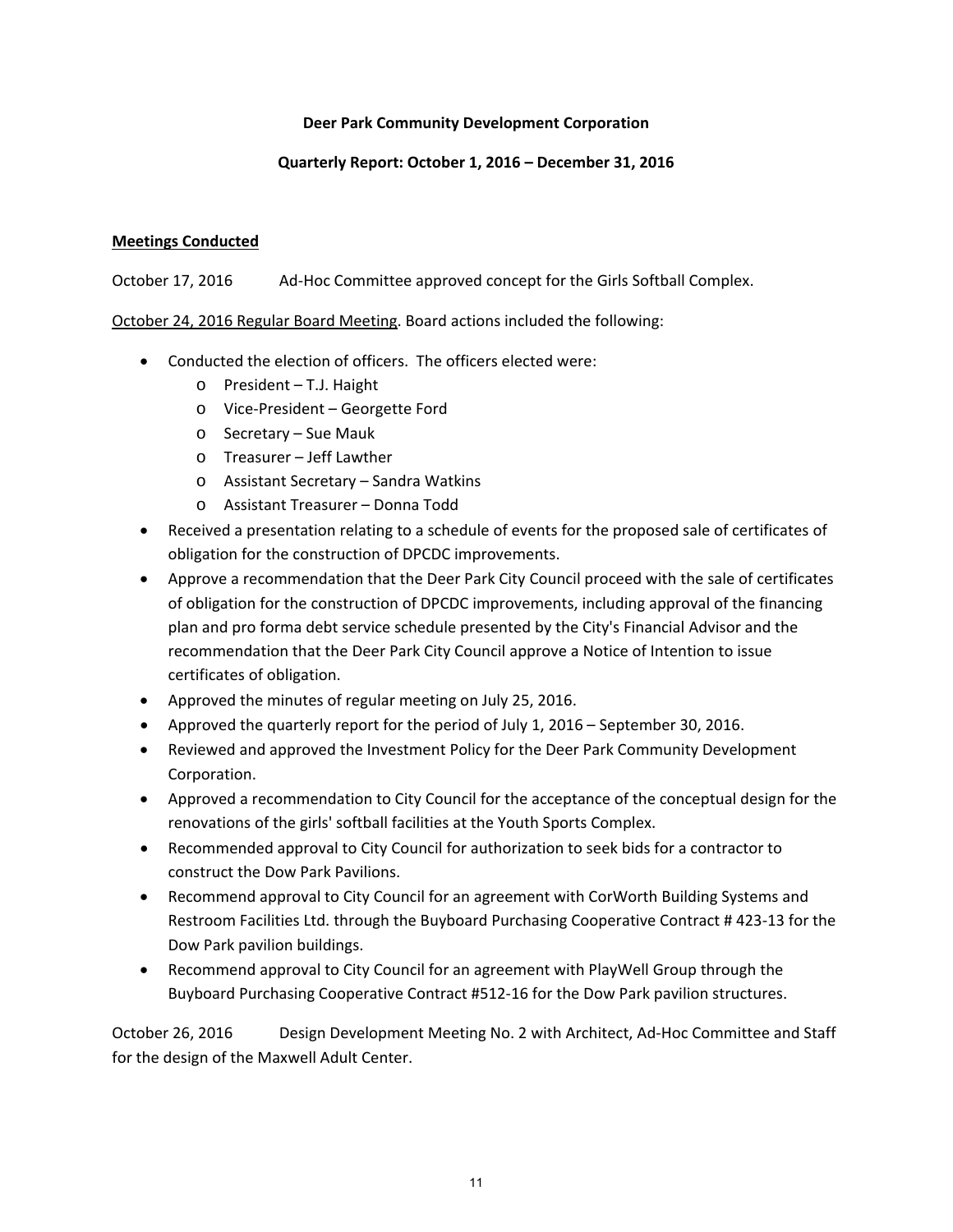November 8, 2016 Ad‐Hoc Committee met with Public Works approved revised concept design for Soccer Complex with Halff.

November 15, 2016 Ad‐Hoc Committee met with contractor and architects to review bids after the required changes for permitting on the revised plans for Spencerview.

November 29, 2016 Ad‐Hoc Committee met with Halff on 50% design development plans for the Soccer Complex.

 Ad‐Hoc Committee met with Halff on revised concept design for the Girls Softball Renovation project.

December 5, 2016 Staff met with the Public Works Department to assist with the design and coordination of the city hall parking lot expansion and the Dow Park Pavilion Project.

December 8, 2016 Ad‐Hoc Committee and Engineering reviewed the 75% Construction Documents (CD's) for the Dow Park Pavilion from the architects and vendor(s).

December 13, 2016 Ad-Hoc Committee, Fire Marshall and Public Works Department received the 100% Design Development plans of the Soccer Complex for review from Halff.

December 15, 2016 Spencerview Project Construction Meeting with Ad‐Hoc Committee and T.F. Harper.

December 19, 2016 Ad-Hoc Committee and Public Works Department received a proposed concept for the parking lot at Maxwell Center for review from Halff.

December 21, 2016 Ad‐Hoc Committee reviewed the preliminary Design Development documents of the Maxwell Adult Center from the Architects.

## **Financial**

## **Debt Issued To‐Date**

- \$9,450,000 Certificates of Obligation, Series 2016 issued February 16, 2016 through a private placement to Wells Fargo Bank via a competitive bidding process
- In an agreement between the City of Deer Park and the DPCDC, the City agreed to issue and sell certificates and the DPCDC agreed to make payments to the City in amounts sufficient to pay the principal of and interest on the certificates

## **Deer Park Community Development Corporation (Fund 85)**

*This fund records the sales tax revenues, operating expenditures, including bond issuance costs, and debt service payments.*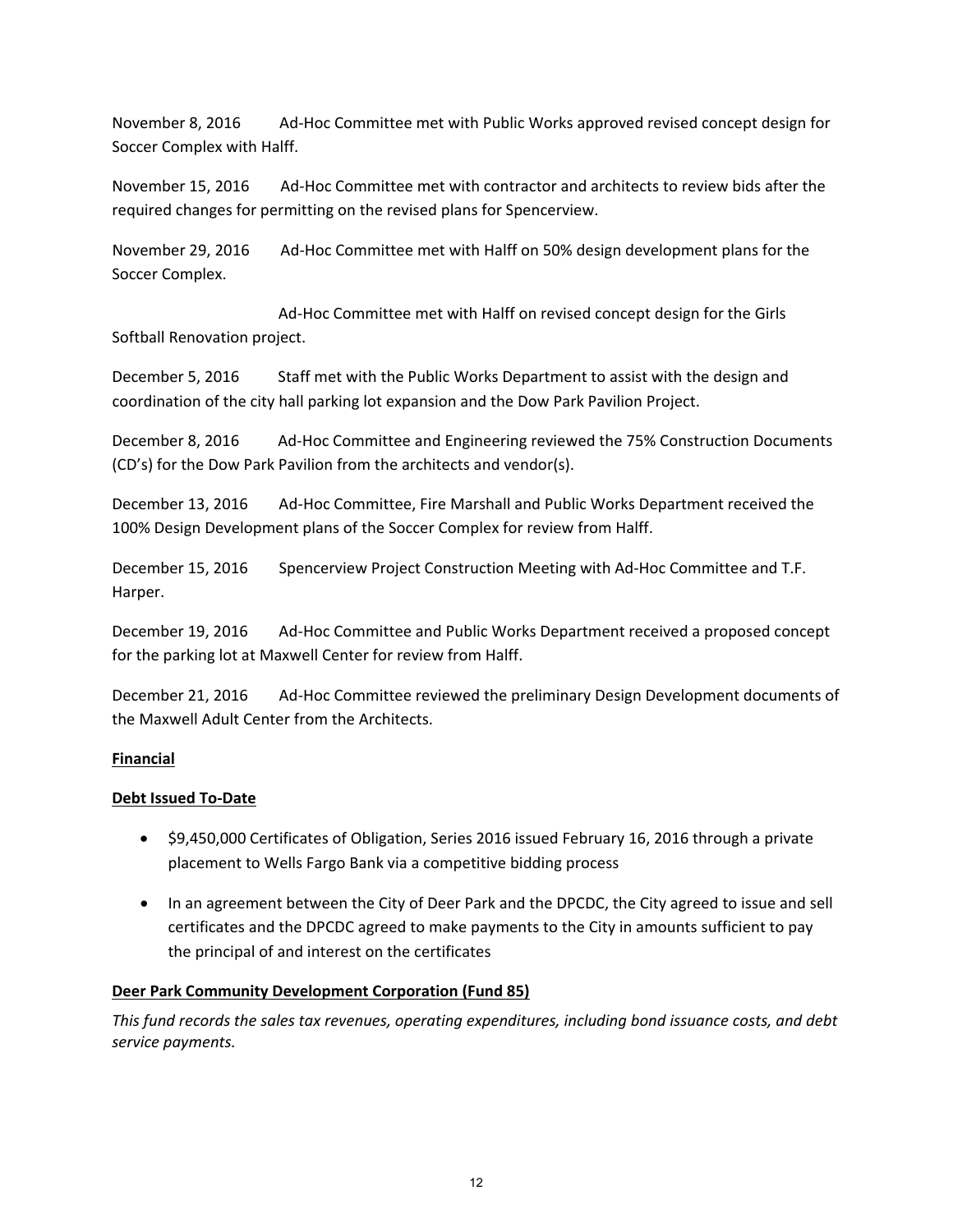#### **Revenues:**

- Sales & Use Tax Revenues: 1Q (12/31/16) = \$260,601.69 *Total Fiscal YTD = \$260,601.69*
- Investment Revenue:

 $1Q(12/31/15) = $311.91$ *Total Fiscal YTD = \$311.91*

*Total Fiscal YTD Revenues as of 12/31/16: \$260,913.60 (preliminary and unaudited)*

## **Expenditures:**

Pay‐As‐You‐Go – Dow Park:

1Q (12/31/16) = \$17,474.26 *Total Fiscal YTD = \$17,474.26*

*Total Fiscal YTD Expenditures as of 12/31/16: \$17,474.26 (preliminary and unaudited)*

## **Bond Fund – Series 2016 CO's (Fund 23)**

This fund records the bond proceeds and capital project expenditures, including pay-as-you-go funding *and projects.*

#### **Revenues:**

Intergovernmental Revenue *(Pay‐As‐You‐Go Funding)*:

1Q (12/31/16) = \$17,474.26

*Total Fiscal YTD = \$17,474.26*

Investment Revenue:

 $1Q(12/31/16) = $9,295.73$ 

*Total Fiscal YTD = \$9,295.73*

*Total Fiscal YTD Revenues as of 12/31/16: \$26,769.99 (preliminary and unaudited)*

## **Expenditures:**

Buildings:

1Q (12/31/16) = \$201,620.00